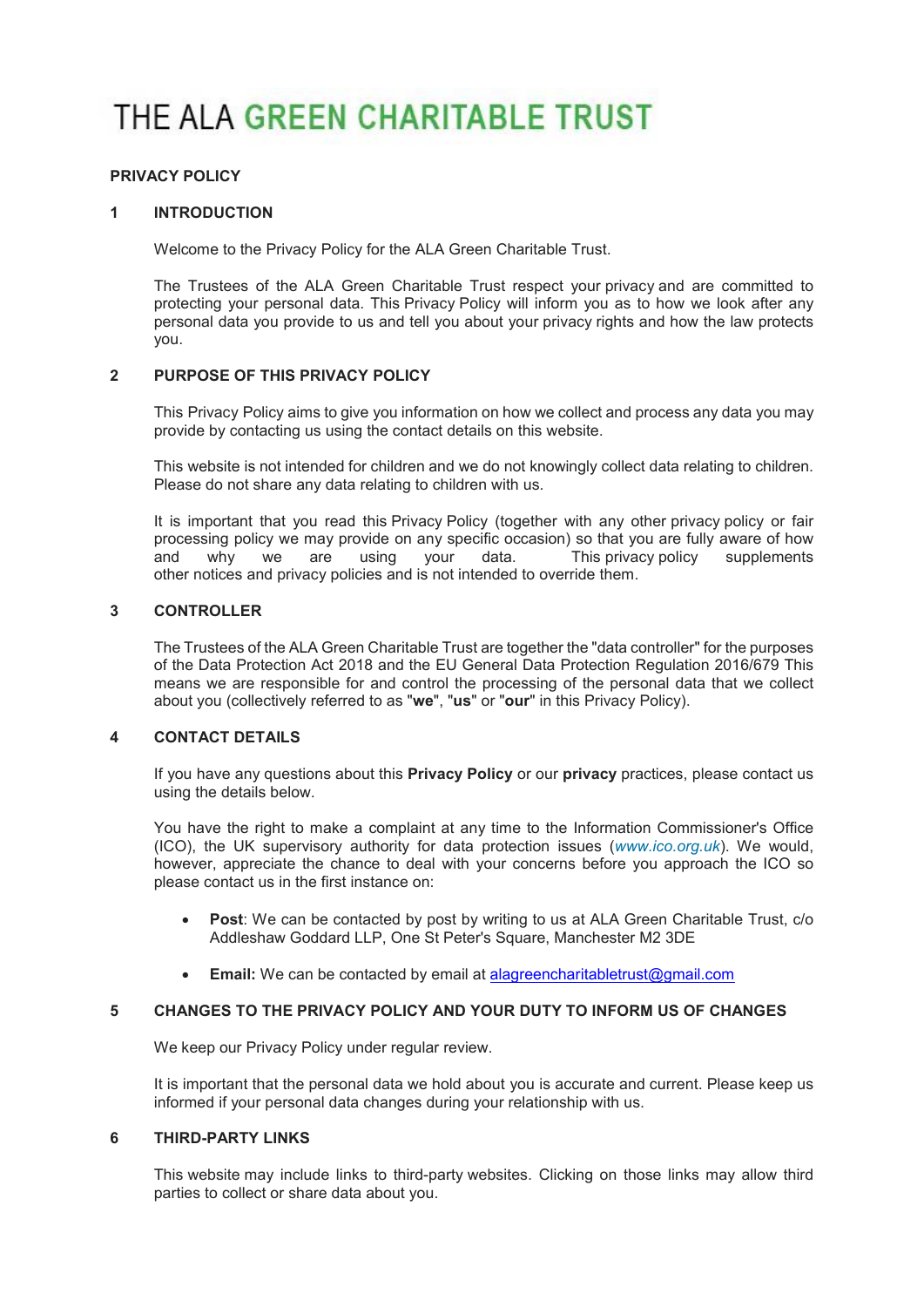We do not control these third-party websites and are not responsible for their privacy statements. When you leave our website, we encourage you to read the privacy policy of every website you visit.

# **7 THE DATA WE COLLECT ABOUT YOU**

### What personal data do we collect?

Personal data, or personal information, means any information about an individual from which that person can be identified. It does not include data where the identity has been removed (anonymous data).

If you provide us with data by contacting us using the contact details on this website, we may use, store and transfer that data. This is likely to include:

- **Identity Data** includes first name, maiden name, last name, title, date of birth and gender.
- **Contact Data** includes address, email address and telephone numbers.

We do not collect any **Special Categories of Personal Data** about you (this includes details about your race or ethnicity, religious or philosophical beliefs, sex life, sexual orientation, political opinions, trade union membership, information about your health, and genetic and biometric data). Nor do we collect any information about criminal convictions and offences.

#### How is your personal data collected?

We collect data from and about you through direct interactions, for example, you may give us your **Identity Data** and **Contact Data** by corresponding with us by post, phone, email or otherwise.

#### How do we use your personal data?

Any data which you provide to us by post, phone, email or otherwise will be used solely for the purposes of making contact with you about your application or enquiry. We do not undertake marketing activities.

Data is retained to enable the Trustees of the ALA Green Charitable Trust to determine whether a person or organisation has applied for support previously to assist them in considering applications.

Under the General Data Protection Regulation the legal basis we rely on for retaining this data is that the trustees have a **legitimate interest** in doing so for the purposes explained above.

You can obtain further information about how we assess our legitimate interests against any potential impact on you in respect of specific activities by contacting us.

## Change of purpose

We will only use your personal data for the purposes for which we collected it, unless we reasonably consider that we need to use it for another reason and that reason is compatible with the original purpose. If you wish to get an explanation as to how the processing for the new purpose is compatible with the original purpose, please contact us by using the contact details on this website.

If we need to use your personal data for an unrelated purpose, we will notify you and we will explain the legal basis which allows us to do so.

Please note that we may process your personal data without your knowledge or consent, in compliance with the above rules, where this is required or permitted by law.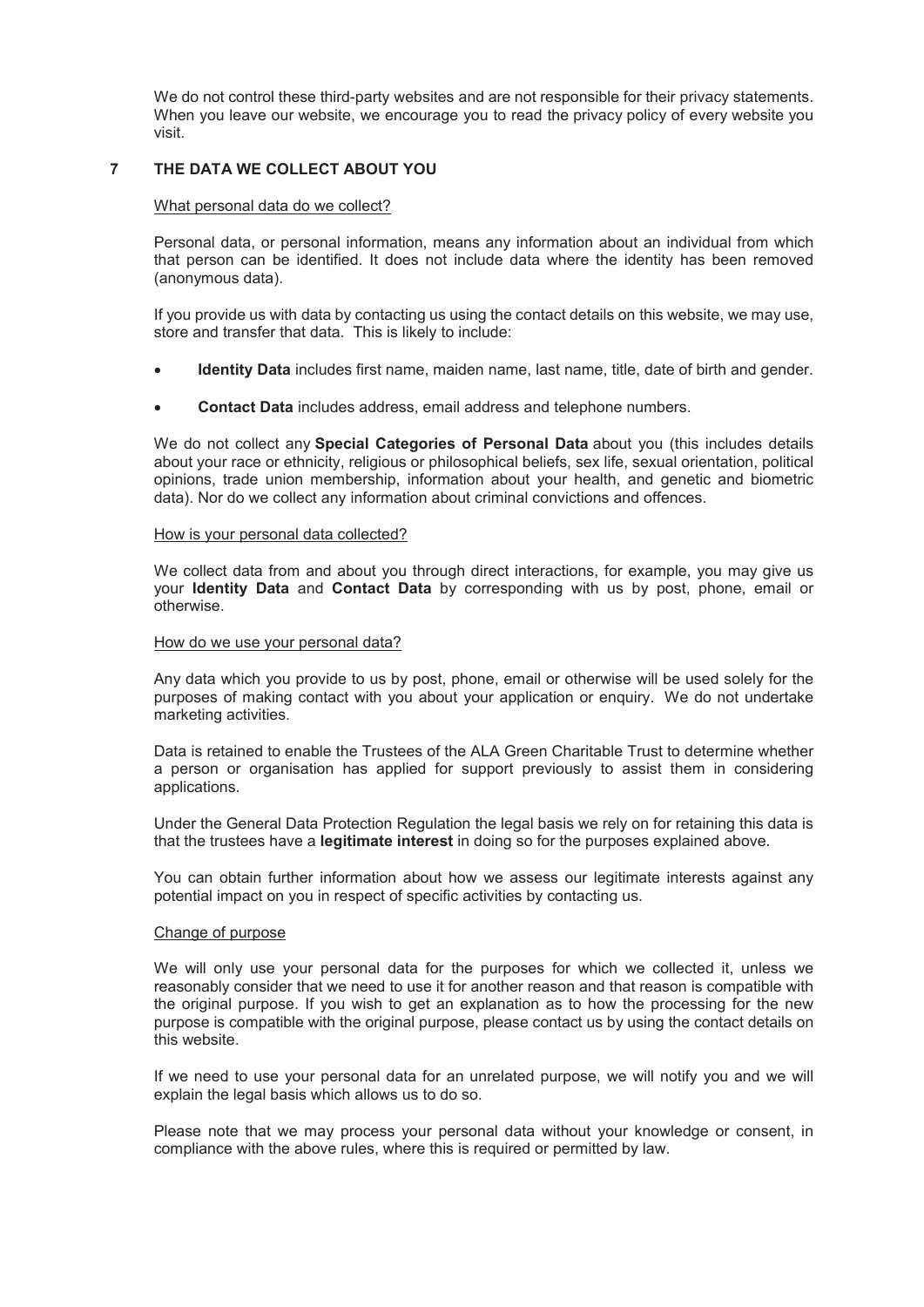#### Disclosures of your personal data

We may share your personal data with:

- our professional advisers including lawyers, accountants and auditors who provide legal and accounting services;
- HM Revenue & Customs; and
- the Charity Commission;

in the course of the administration of the ALA Green Charitable Trust.

We require all third parties to respect the security of your personal data and to treat it in accordance with the law. We do not allow our third-party service providers to use your personal data for their own purposes and only permit them to process your personal data for specified purposes and in accordance with our instructions.

#### International transfers

We do not transfer your personal data outside of the United Kingdom and the European Economic Area (**EEA**).

## **8 COOKIES**

A cookie is a small text file which is placed onto your computer (or other electronic device) when you access our website. We only use necessary cookies on this website to enable the website to run correctly.

You can set your browser to refuse all or some browser cookies, or to alert you when websites set or access cookies. If you disable or refuse cookies, please note that some parts of this website may become inaccessible or not function properly.

# **9 DATA SECURITY**

We have put in place appropriate security measures to prevent your personal data from being accidentally lost, used or accessed in an unauthorised way, altered or disclosed. In addition, we limit access to your personal data to those employees, agents, contractors and other third parties who have a business need to know. They will only process your personal data on our instructions and they are subject to a duty of confidentiality.

We have put in place procedures to deal with any suspected personal data breach and will notify you and any applicable regulator of a breach where we are legally required to do so.

## **10 DATA RETENTION**

## How long will you use my personal data for?

We will only retain your personal data for as long as reasonably necessary to fulfil the purposes we collected it for, including for the purposes of satisfying any legal, regulatory, tax, accounting or reporting requirements. We may retain your personal data for a longer period in the event of a complaint or if we reasonably believe there is a prospect of litigation in respect to our relationship with you.

To determine the appropriate retention period for personal data, we consider the amount, nature and sensitivity of the personal data, the potential risk of harm from unauthorised use or disclosure of your personal data, the purposes for which we process your personal data and whether we can achieve those purposes through other means, and the applicable legal, regulatory, tax, accounting or other requirements.

In some circumstances you can ask us to delete your data: see "Your legal rights" below for further information.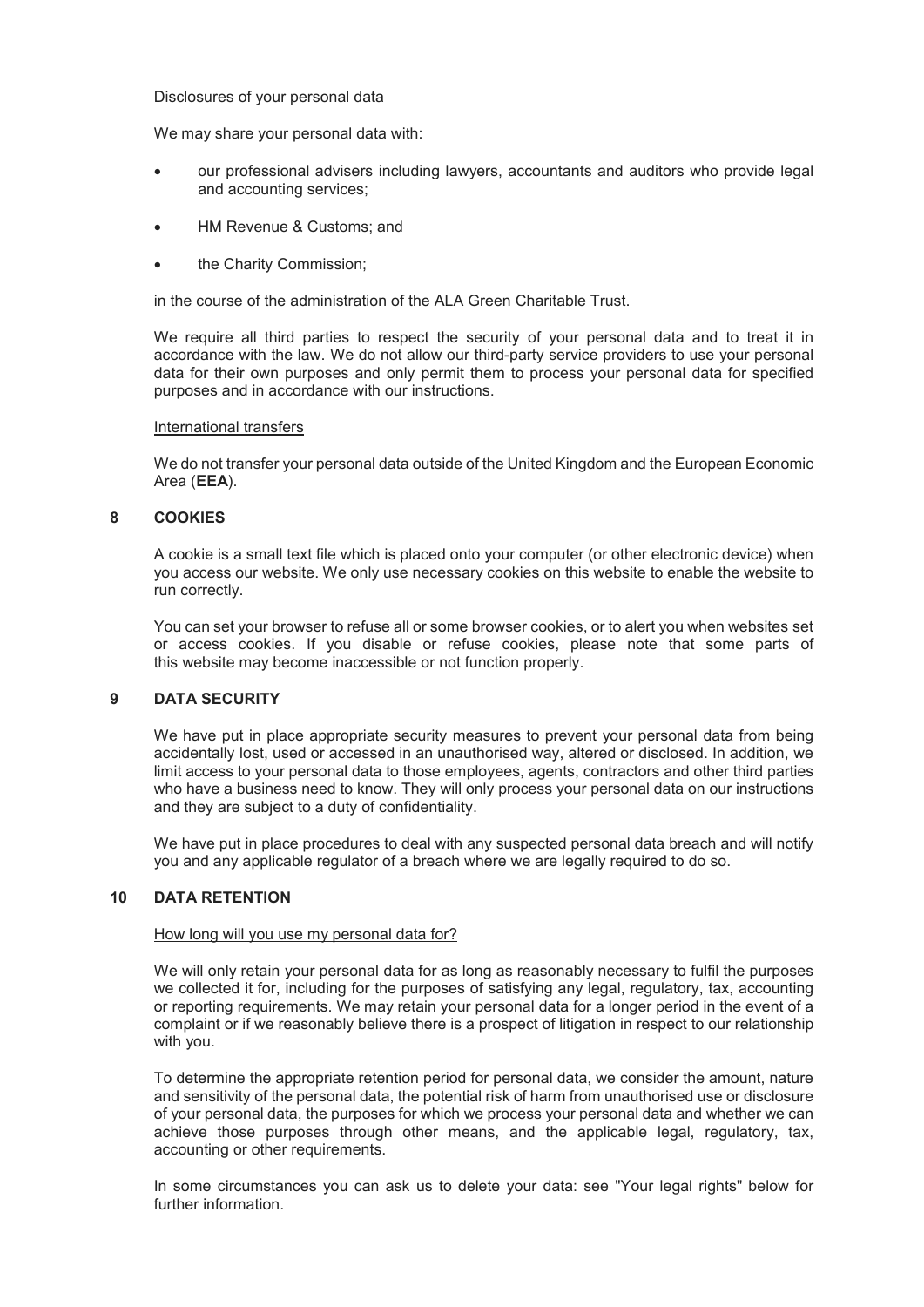## **11 YOUR LEGAL RIGHTS**

Under certain circumstances, you have rights under data protection laws in relation to your personal data. You have the right to:

**Request access** to your personal data (commonly known as a "data subject access request"). This enables you to receive a copy of the personal data we hold about you and to check that we are lawfully processing it.

**Request correction** of the personal data that we hold about you. This enables you to have any incomplete or inaccurate data we hold about you corrected, though we may need to verify the accuracy of the new data you provide to us.

**Request erasure** of your personal data. This enables you to ask us to delete or remove personal data where there is no good reason for us continuing to process it. You also have the right to ask us to delete or remove your personal data where you have successfully exercised your right to object to processing (see below), where we may have processed your information unlawfully or where we are required to erase your personal data to comply with local law. Note, however, that we may not always be able to comply with your request of erasure for specific legal reasons which will be notified to you, if applicable, at the time of your request.

**Object to processing** of your personal data where we are relying on a legitimate interest (or those of a third party) and there is something about your particular situation which makes you want to object to processing on this ground as you feel it impacts on your fundamental rights and freedoms. You also have the right to object where we are processing your personal data for direct marketing purposes. In some cases, we may demonstrate that we have compelling legitimate grounds to process your information which override your rights and freedoms.

**Request restriction of processing** of your personal data. This enables you to ask us to suspend the processing of your personal data in the following scenarios:

- If you want us to establish the data's accuracy.
- Where our use of the data is unlawful but you do not want us to erase it.
- Where you need us to hold the data even if we no longer require it as you need it to establish, exercise or defend legal claims.
- You have objected to our use of your data but we need to verify whether we have overriding legitimate grounds to use it.

**Request the transfer** of your personal data to you or to a third party. We will provide to you, or a third party you have chosen, your personal data in a structured, commonly used, machinereadable format. Note that this right only applies to automated information which you initially provided consent for us to use or where we used the information to perform a contract with you.

**Withdraw consent at any time** where we are relying on consent to process your personal data. However, this will not affect the lawfulness of any processing carried out before you withdraw your consent. If you withdraw your consent, we may not be able to provide certain products or services to you. We will advise you if this is the case at the time you withdraw your consent.

**Complaints** You can make a complaint to us by contacting us via alagreencharitabletrust@gmail.com or to the data protection supervisory authority – in the UK, this is the Information Commissioner's Office, at https://ico.org.uk/.

If you wish to exercise any of the rights set out above, please contact us by using the contact details on this website.